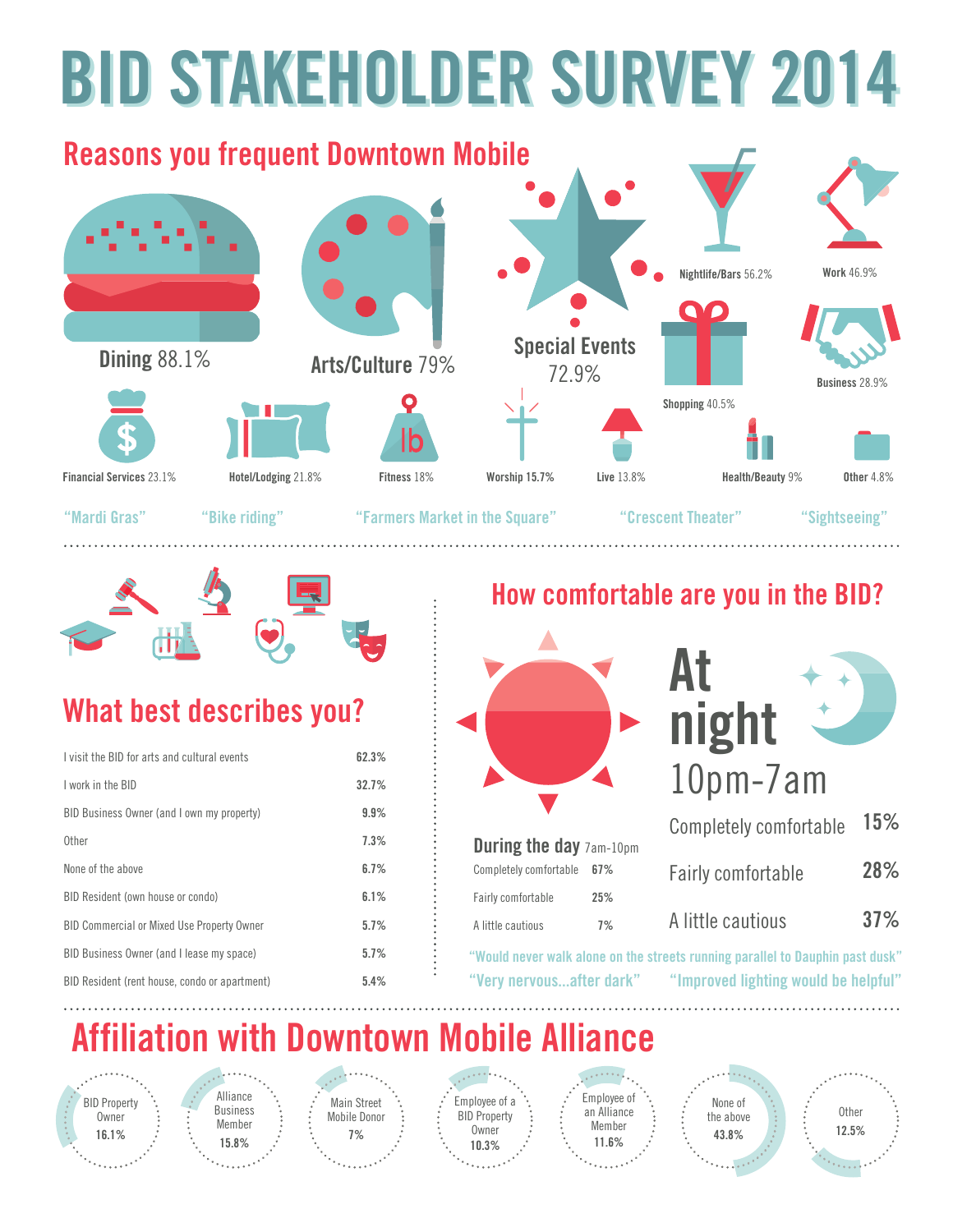### **Biggest Complaints About Downtown**

**79.1% Dilapidated buildings**

**48.2%** 

**67.7%**

**Broken, deteriorating or hazardous sidewalks**

**Street lighting not working Conditions of private parking lots 40.3%**

## **57.9%**

**Business garbage containers on the sidewalk**

**Unmarked on-street parking spaces 29.6%**

#### **16.2% Inadequate "moda!" service**

**Cars parked on sidewalks 12%**

**11.7% Broken parking meters**

**Lack of handicap ramps 7.4%**

**6.5% Noise from bars and live music venues**

**"Get rid of the bums/ shelters from the main area."**

- **" Force building owners to move forward."**
- **" More public arts commission."**

| <b>Importance of Potential District Improvement Projects</b> |  |  |  |
|--------------------------------------------------------------|--|--|--|
|                                                              |  |  |  |

|                                                          | Matters a Lot | Worth Doing | Who Cares? |
|----------------------------------------------------------|---------------|-------------|------------|
| Street lights (beyond Dauphin Street)                    | 63%           | 29%         | 3%         |
| Parking lot improvements & standards                     | 57%           | 38%         | 2%         |
| Design guidelines for downtown construction              | 56%           | 35%         | 4%         |
| Bienville Square improvements and coordinated activities | 51%           | 45%         | 2%         |
| Historic signage, way finding and street signs           | 51%           | 44%         | 2%         |
| Custom paving/pedestrian crosswalk improvements          | 46%           | 46%         | 7%         |
| Flower baskets                                           | 46%           | 48%         | 4%         |
| Trees, tree pit planting                                 | 44%           | 50%         | 4%         |
| Awning & balcony enhancements                            | 29%           | 59%         | 6%         |
| <b>Banners promoting Downtown</b>                        | 29%           | 47%         |            |
|                                                          |               |             |            |

**"I think all of these are vital." "TRUE bike paths...and walkability improvements"**

**Willing to Help Recruit Virginia's Health Food**



**"…will walk naked down Government Street if that would help get them down here."**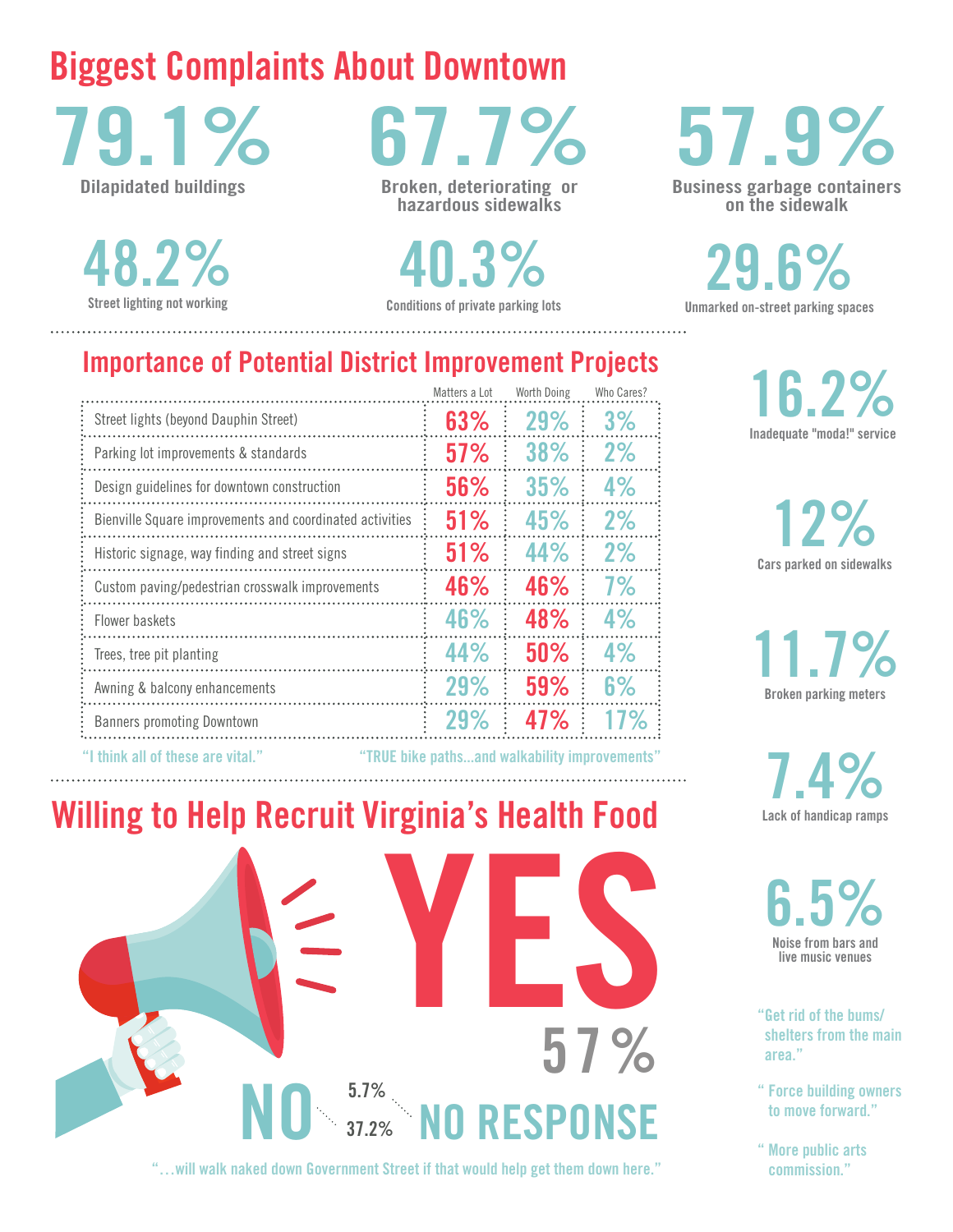# **CREWE PROGRAMS**

### **OVERALL IMPACT OF THE CREWES OF REGENTS & STEWARDS PROGRAM**

**Downtown is a clean & friendly place**

**Downtown is good, not great**

#### **Downtown still appears dirty & unsafe**

**"This is a great group of people and a special service."**

**40%**

**45%**

**4%**

**"It's getting there!"**

**"One of the best programs ever paid for by BID members."**

**"Could be more French Quarter-like."**

 $<$ l $\%$ 

## **Perception of Cleanliness**

2.8%

 $< 1\%$ 

| Downtown is fairly clean                        | 65.2%    |
|-------------------------------------------------|----------|
| Downtown Mobile is slightly unclean             | 23.5%    |
| Mobile has the cleanest downtown I have visited | 6.6%     |
| Litter abounds!                                 | 2.8%     |
| No opinion                                      | ${<}1\%$ |
| No responses                                    | ${<}1\%$ |

**"Have seen much improvement in recent years. Still have areas that can be way better."**

 $6.6\%$  65.2%  $^{23.5\%}$ 

**"Trash cans on Dauphin Street take up the walking space and smell terrible!" " BID does a great job cleaning."**

#### **CREWE OF REGENTS HOSPITALITY SERVICES**



#### **Possible Extended Hours**



**Monday – Wednesday until 10 pm** 14.9%



**Thursday – Saturday until 2 am** 40.8%



**Sunday until 7:30 pm** 15.6%



**"I am not familiar with this program."**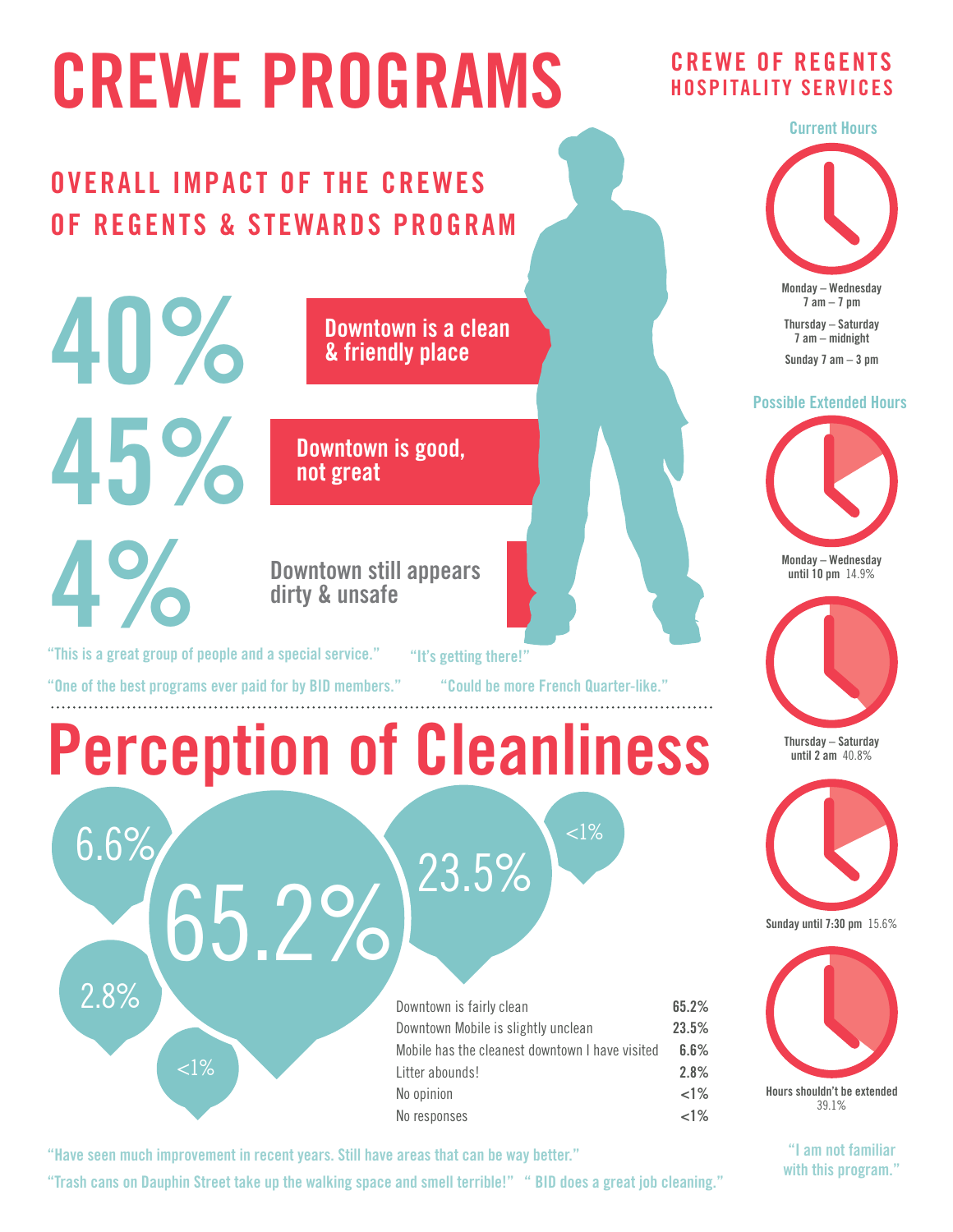